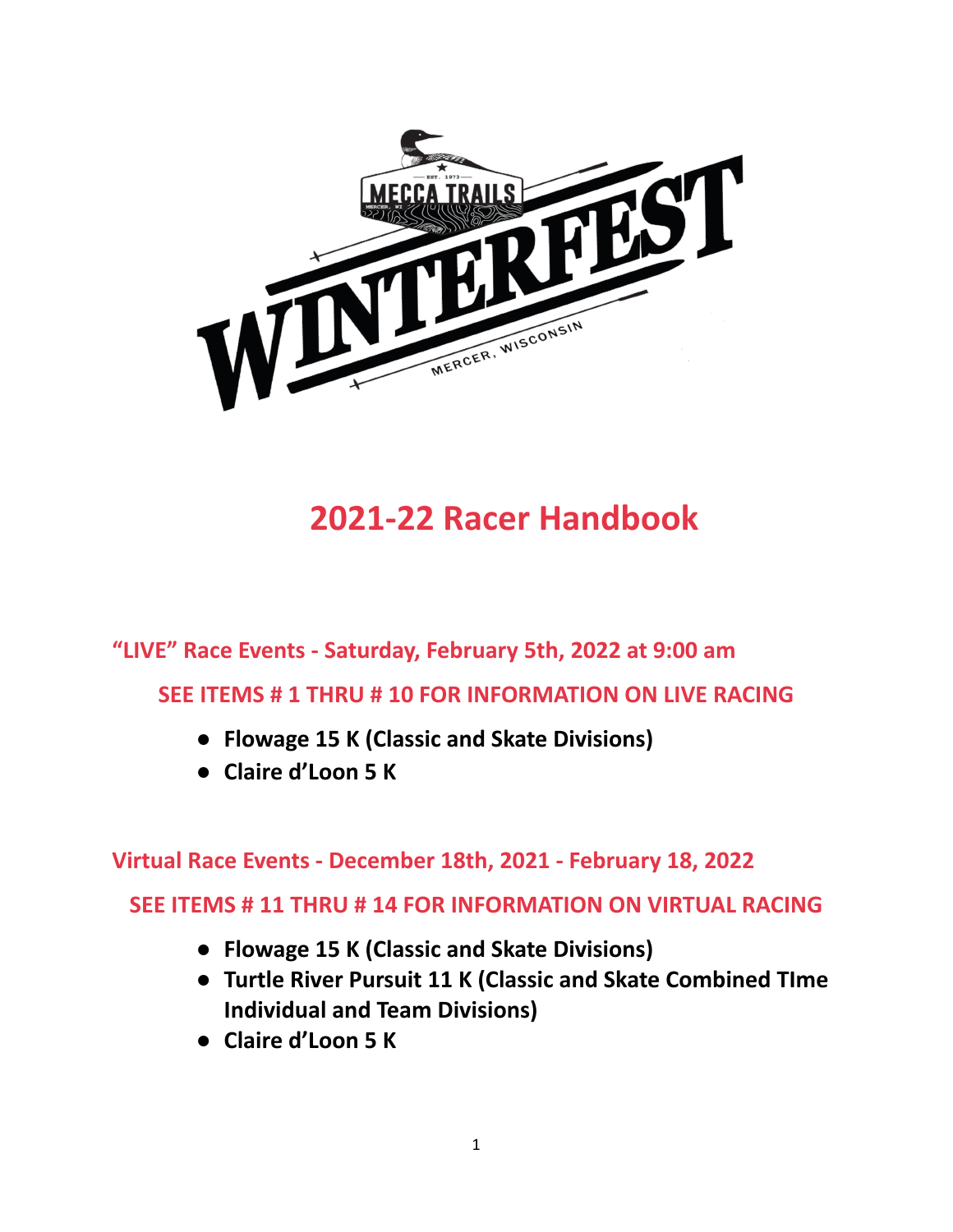# **"LIVE" Race Events**

**1. On-Line Registration:** On-line registration opens on December 18th, 2021 and closes on Saturday, February 5th, 2022 at 8:45 am.

#### **2. Bib Pick Up**

#### **February 4, 2022, Friday Evening from 5-8 pm:**

In-person registration and bib pickup will be held at the Liberty Way Tap House on US HWY 51 in Mercer. [2040 Saarnio Road, Mercer, WI 54547](https://www.google.com/maps/place/2040+Saarnio+Rd,+Mercer,+WI+54547/@46.1436081,-90.0312017,17z/data=!3m1!4b1!4m5!3m4!1s0x52aa00c534e6ecf9:0x10c455722e06c454!8m2!3d46.1436081!4d-90.029013)

## **February 5, 2022, Saturday Morning from 7:30-8:45 am**

Bib pickup and day of race registration will be held at the MECCA Chalet. [4686N Fierick Road, Mercer, WI 54547](https://www.google.com/maps/place/4686+Fierick+Rd,+Mercer,+WI+54547/@46.1453113,-90.0575113,17z/data=!3m1!4b1!4m8!1m2!2m1!1s4686N+Fierick+Road,+Mercer,+WI++545477!3m4!1s0x52aa01391aed4b17:0x160592c76e13abf!8m2!3d46.1453113!4d-90.0553173)

#### **3. Bibs**

Racers will be provided a numbered bib and timing chip attached. If your bib is misplaced or damaged, please notify a startline assistant at the starting gates.

#### **4. Racer's Start Times**

For the Flowage 15 K and Claire d'Loon Classic Tour 5 K all start times will be provided at bib pickup and recorded on your bib.

## **5. Race Starting Procedures**

The start and finish lines for all races will be located behind the MECCA Chalet. All racers will be lined up according to their respective race and pre-assigned start times. Racers will be released at 15 second intervals.

Flowage 15 K Skaters (white bib) - will be released first;

Flowage 15 K Flowage Classical Skiers (yellow bib) - will be released second and;

Claire d'Loon 5 K Skiers (blue bib) will be released third.

## **6. Finish Times**

Times will also be posted on the kiosk outside the MECCA Chalet. Results will also be posted on MECCA's website.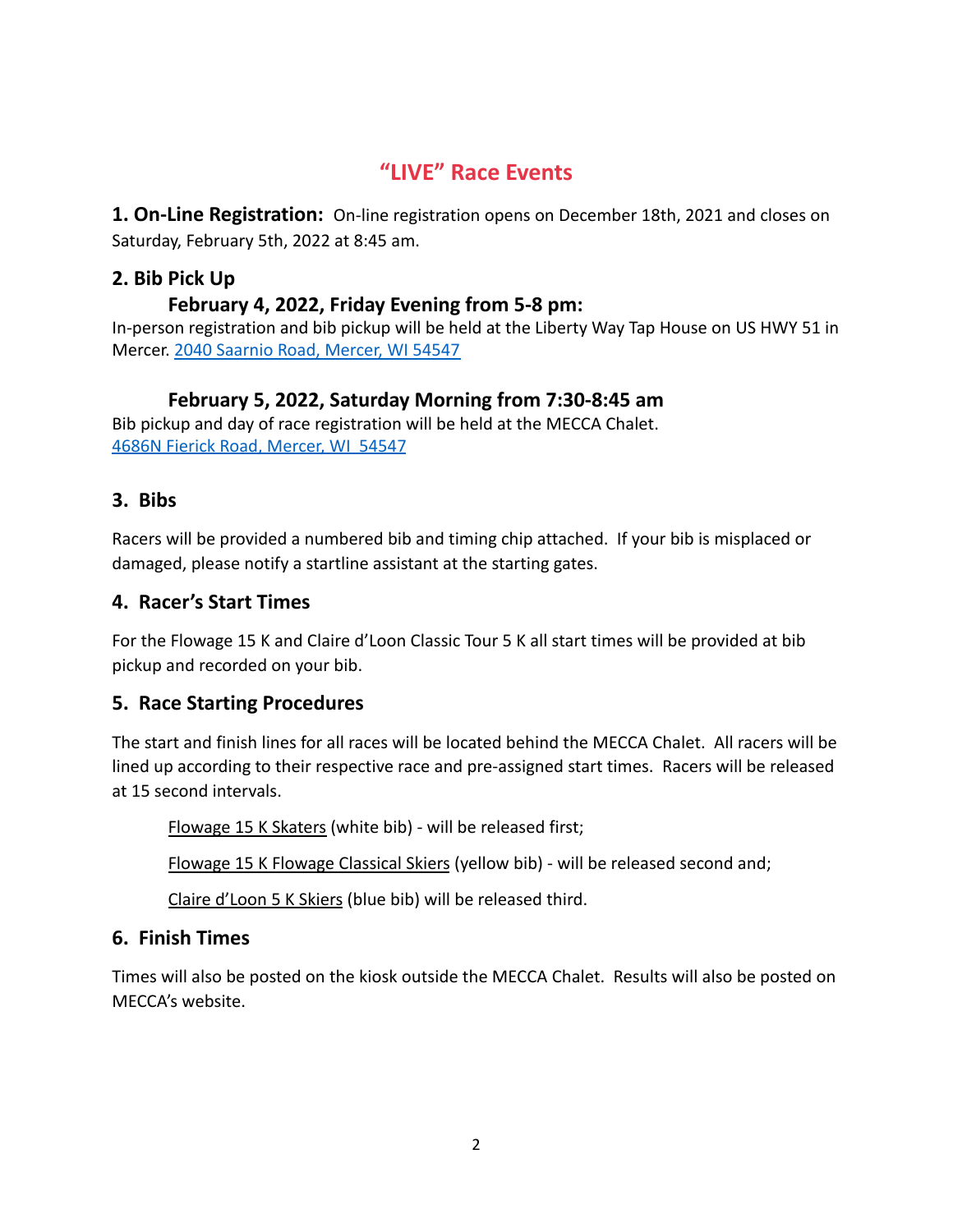## **5. Emergency Management**

Ski Patrollers will be roving the course during both races. Mercer EMS will be stationed at the MECCA Chalet.

The course will be "swept" at the end of each race. There will be one aid station along the Flowage 15 K Race Course located at Intersection "L", just west of the bridge crossing. The aid station will have a warming fire and water.

## **6. Extreme Weather: race delay or cancellation policy**

In the event of extreme weather conditions, check MECCA's website at [www.MECCATrails.com](http://www.turtleriverpursuit.com) or our [Facebook](https://www.facebook.com/MECCATrailsWinterfest) page beginning Thursday morning, February 3rd, for information on course conditions and race cancellation or delayed start times.

## **7. Food and Refreshments**

Food and refreshments will be available outside the MECCA Chalet before and after the race. Prior to the race, water and snacks will be available on a self-serve basis. After the race, a "grab and go" bag (hot pasty (traditional Cornish and vegetarian), fruit, granola bar, chocolate milk) along with water will be available.

## **8. Course Descriptions**

## **Flowage 15 K (Classic and Skate Division)**

The Flowage 15 K showcases most of the MECCA Trail System. The course winds through upland hardwoods and pines, spruce and cedar wetlands, crosses the Little Turtle River Flowage and Wildlife Area to the west side of the trail system at Voss Lake Trails not used for the race will be blocked off with pine boughs. There will be "K" markers at every kilometer and there will be meter markers (500, 250, 100) in the last kilometer counting down to the finish line. There are two snowmobile crossings that will be monitored during the race and snowmobile traffic will be stopped as racers approach. The course is rated moderate to advanced with numerous hills.

## **Claire d'Loon 5 K**

The Claire d'Loon 5K Classic Tour will start by following the Flowage 15 K race course for the first 1.75 K and then branch off using trails on the eastside of the bridge crossing. Trails not used for the race will be blocked off with pine boughs. There will be "K" markers at every kilometer and there will be meter markers (500, 250, 100) in the last kilometer counting down to the finish line. There are two snowmobile crossings that will be monitored during the race and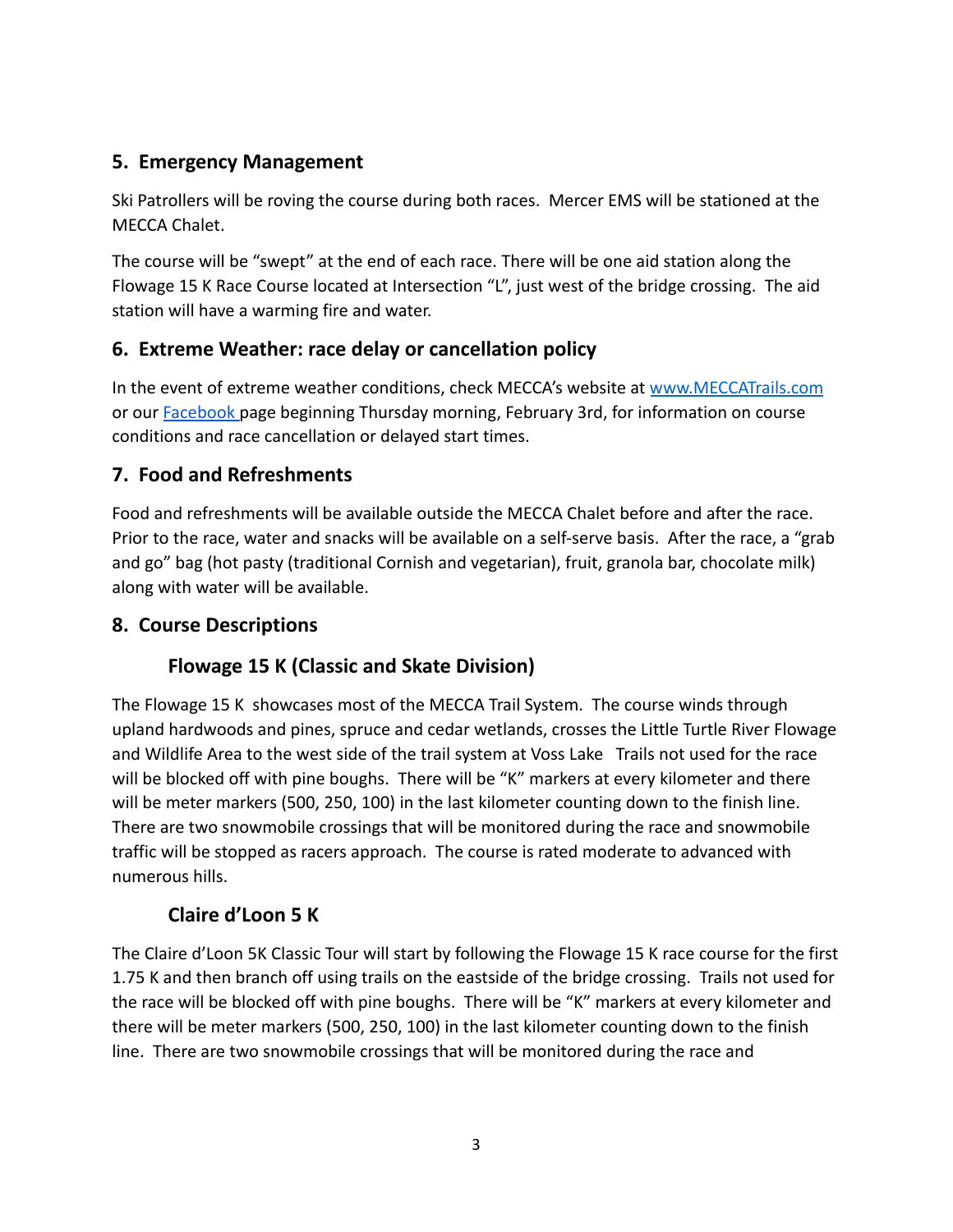snowmobile traffic will be stopped as racers approach. The tour course is generally flat with intermittent rolling hills and the degree of difficulty is easy to moderate.

## **9. Awards**

There will not be an award ceremony because of Covid 19. Live winner's awards will be mailed out the week of February 7th. Race results will be posted on our website at [www.MECCATrails.com](http://www.turtleriverpursuit.com)

Note: Awards will be given to winners both in the Live and Virtual Races respectively, they will not be combined.

Awards will be given for the following:

#### **Flowage 15 K Classic**

1st place male and female winners in age categories (19 & under, 20-29, 30-39, 40-49, 50-59, 60-69, and 70 & over)

#### **Flowage 15 K Skate**

1st place male and female winners in age categories (19 & under, 20-29, 30-39, 40-49, 50-59, 60-69, and 70 & over)

#### **Claire d' Loon 5K**

 $1<sup>st</sup>$ , 2<sup>nd</sup> and 3<sup>rd</sup> place male and female Students (19 & under) AND 1st, 2nd and 3rd place male and female Adults (20 & over)

## **10. Miscellaneous**

## **a. Course Etiquette**

Passing: Be vocal while passing and alert skiers that you pass. Pass quickly. When being passed by a faster skier move out of the track and double pole if possible to allow the faster racer to pass. If in the tracks and you hear "Track!" behind you, move out of the tracks to allow the faster racer to pass, then move back into the tracks. If you want to pass someone in the tracks, yell "Track!" or move out of the tracks and overtake the racer in front of you.

## **b. Dropouts**

Racers who are not able to complete the course for whatever reason should inform either a roving ski patroller or the race course sweeper. If necessary, arrangements will be made to transport the racer back to the start/finish line.

#### **c. Lost & Found**

Lost & Found is at the MECCA Chalet until 12 pm on Saturday. Please email with a description to report any lost item. If found, we will gladly reunite you with your item in person or by mail.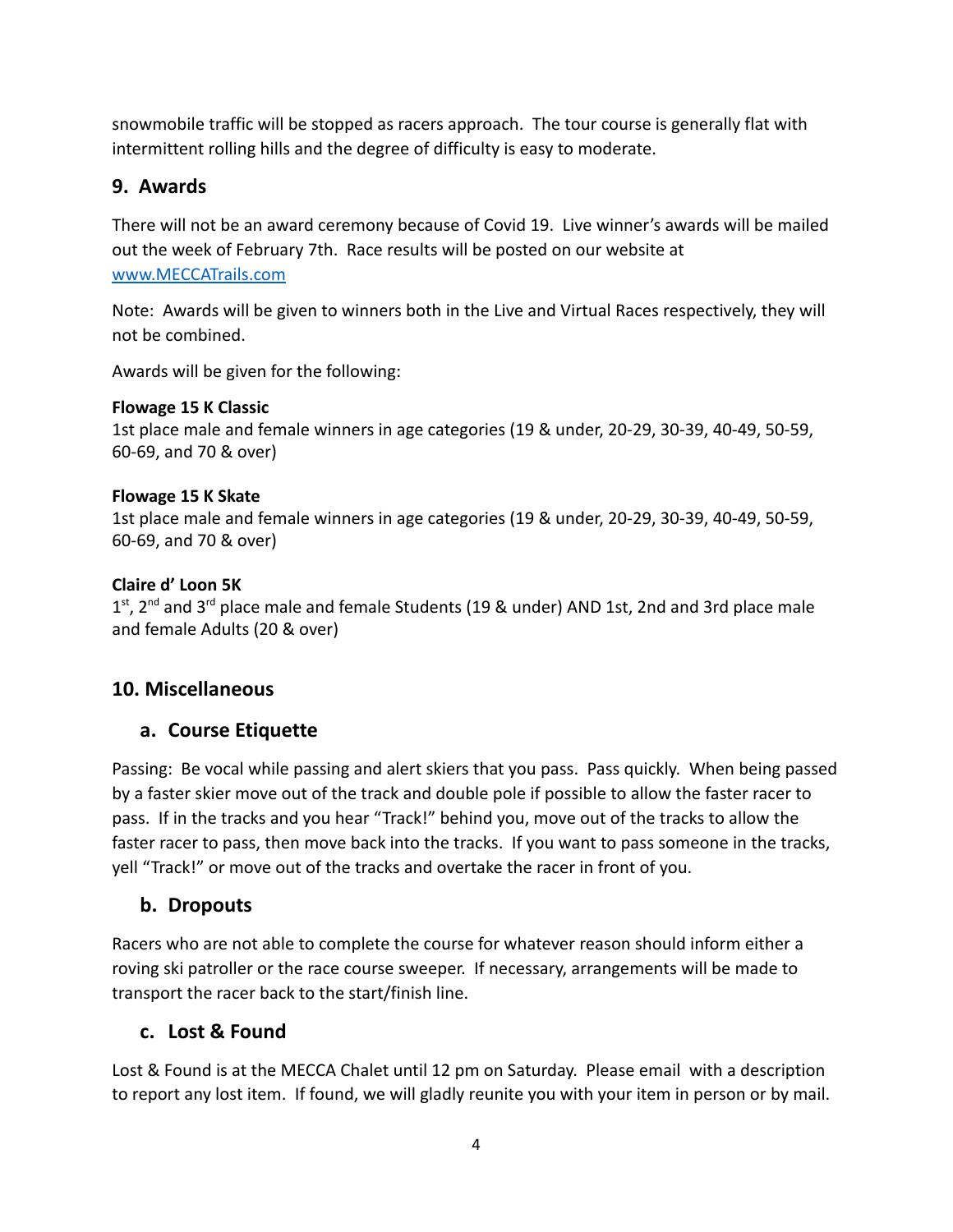## **d. Parking**

Racers and volunteer parking will be at the Mercer Sanitary District #1 located just past (west) the MECCA Chalet. Follow the signs from the intersection of US 51 and Beachway Drive.

#### **e. Spectators**

Spectators will have access to both the start and finish line areas as well as a section of the race course leading to the finish line that runs along the parking area. Spectators that would like to cheer on the racers at about the midway point of the course in the Flowage 15 K Race can park at the MECCA Little Turtle Flowage Trailhead located off of Joe's Shack Road. The race course is adjacent to the parking lot.

## **Virtual Race Events**

## **10. Virtual Skiing Registration**

Racers can register on-line starting December 18th, 2021 and ending on February 18th at 5 pm. Racers can ski any of the three courses whenever they would like and record their time on the events website at [www.MECCATrails.com](http://www.turtleriverpursuit.com)

#### **11. Start and Finish Line**

The start and finish lines are signed and located behind the MECCA Chalet.

## **12. Finish Times**

Finish times will be posted on the events website at [www.MECCATrails.com](http://www.turtleriverpursuit.com)

## **13. Awards**

Virtual winner's awards will be mailed out the week of February 21st. Race results will be posted on the events website at [www.MECCATrails.com](http://www.turtleriverpursuit.com)

Note: Awards will be given to winners in both the Virtual and Live Races respectively, they will not be combined.

Awards will be given for the following:

#### **Flowage 15 K Classic**

1st place male and female winners in age categories (19 & under, 20-29, 30-39, 40-49, 50-59, 60-69, and 70 & over)

#### **Flowage 15 K Skate**

1st place male and female winners in age categories (19 & under, 20-29, 30-39, 40-49, 50-59, 60-69, and 70 & over)

#### **Turtle River Pursuit Individual (combined times)**